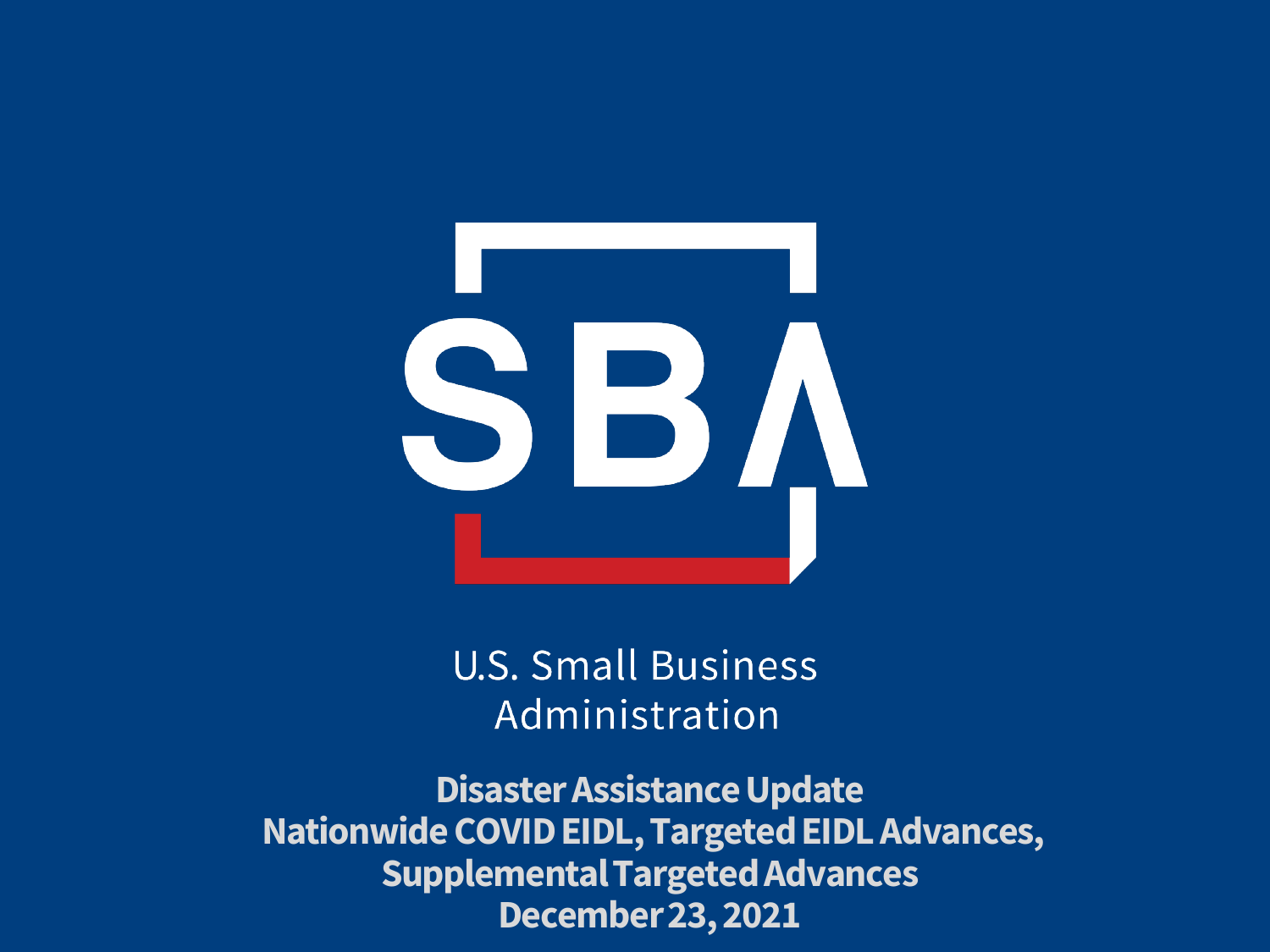## **SBA Disaster Assistance Update Nationwide COVID-19 EIDL**

| <b>EIDLs Approved</b> |                 | 3,865,608 |                              | <b>EIDL Dollars Approved</b>  |        | \$316,666,587,208 |                    |  |
|-----------------------|-----------------|-----------|------------------------------|-------------------------------|--------|-------------------|--------------------|--|
|                       |                 |           |                              |                               |        |                   |                    |  |
| <b>STATE</b>          | <b>APPROVED</b> |           | <b>DOLLARS</b>               | <b>STATE</b>                  |        | <b>APPROVED</b>   | <b>DOLLARS</b>     |  |
| Alabama               | 46,715          | $\zeta$   | 3,080,412,888                | Kansas                        |        | 19,927            | \$1,838,492,100    |  |
| Alaska                | 7,985           | $\zeta$   | 763,511,120   Kentucky       |                               |        | 26,086            | \$2,096,975,674    |  |
| Arkansas              | 22,534          | $\zeta$   | 1,624,714,188   Louisiana    |                               |        | 70,386            | \$4,943,941,737    |  |
| Arizona               | 63,791          | \$        | 4,952,328,927                | Maine                         |        | 10,948            | \$.<br>890,495,342 |  |
| <b>California</b>     | 585,007         | \$        | 56,728,037,997               | Maryland                      |        | 70,992            | \$5,745,989,970    |  |
| <b>Colorado</b>       | 59,771          | $\zeta$   |                              | 5,039,694,374   Massachusetts |        | 65,023            | \$5,795,576,097    |  |
| <b>Connecticut</b>    | 37,464          | $\zeta$   | 3,365,409,808 Michigan       |                               | 89,864 |                   | \$7,370,776,998    |  |
| <b>Delaware</b>       | 10,122          | \$        | 792,109,959   Minnesota      |                               | 43,036 |                   | \$3,654,267,880    |  |
| Florida               | 480,612         | \$        | 32,050,239,051   Mississippi |                               | 33,130 |                   | \$2,129,947,456    |  |
| Georgia               | 188,280         | \$        | 11,990,279,974 Missouri      |                               |        | 44,100            | \$3,461,168,434    |  |
| Hawaii                | 19,107          | $\zeta$   | 1,525,178,993   Montana      |                               |        | 10,446            | \$.<br>819,736,700 |  |
| Idaho                 | 12,902          | $\zeta$   | 1,075,905,972 Nebraska       |                               | 15,317 |                   | \$1,435,640,598    |  |
| <b>Illinois</b>       | 148,880         | \$        | 11,686,960,630 Nevada        |                               |        | 41,614            | \$3,443,762,939    |  |
| Indiana               | 41,549          | \$        |                              | 3,275,541,309 New Hampshire   |        | 11,716            | \$1,023,619,290    |  |

**Figures as of 12/22/2021**

2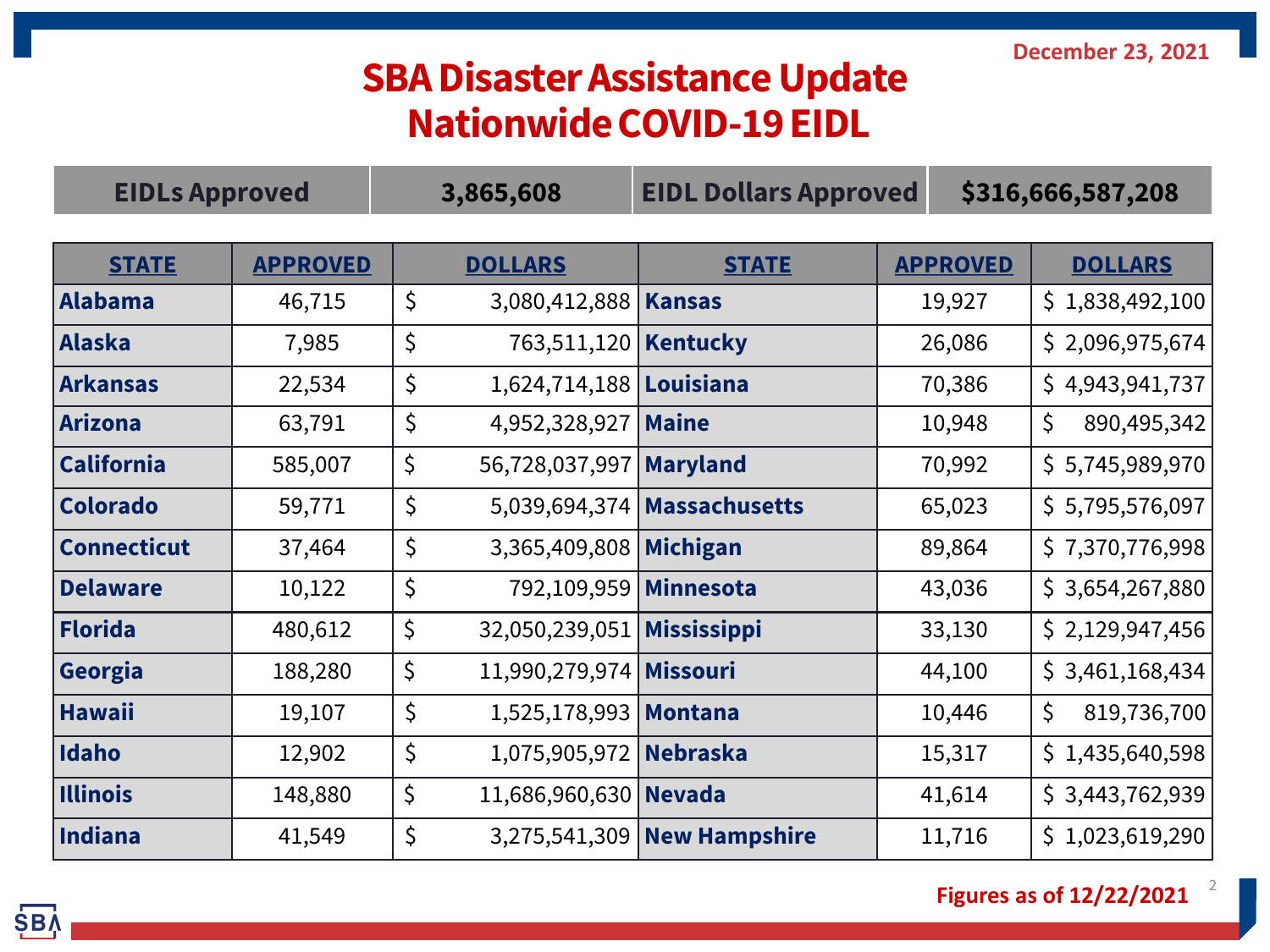## **SBA Disaster Assistance Update Nationwide COVID-19 EIDL**

| <b>EIDLs Approved</b> |                 | 3,865,608                       | <b>EIDL Dollars Approved</b>         |                 | \$316,666,587,208    |
|-----------------------|-----------------|---------------------------------|--------------------------------------|-----------------|----------------------|
|                       |                 |                                 |                                      |                 |                      |
| <b>STATE</b>          | <b>APPROVED</b> | <b>DOLLARS</b>                  | <b>STATE</b>                         | <b>APPROVED</b> | <b>DOLLARS</b>       |
| lowa                  | 18,390          | \$<br>1,737,500,670 New Jersey  |                                      | 130,263         | \$<br>12,334,951,789 |
| <b>New Mexico</b>     | 15,345          | \$<br>1,245,696,197 Utah        |                                      | 23,277          | \$.<br>2,169,946,291 |
| <b>New York</b>       | 330,504         | $$30,749,448,967$ Vermont       |                                      | 6,541           | \$<br>486,725,110    |
| <b>North Carolina</b> | 96,054          | \$<br>6,793,943,117 Virginia    |                                      | 77,860          | \$<br>6,651,954,440  |
| <b>North Dakota</b>   | 6,522           | $\zeta$                         | 700,722,150 <b>Washington</b>        | 68,433          | \$<br>6,009,350,052  |
| <b>Ohio</b>           | 87,666          | \$                              | 6,745,052,429 West Virginia          | 8,342           | \$<br>663,917,898    |
| Oklahoma              | 33,714          | \$<br>2,771,514,212 Wisconsin   |                                      | 39,733          | \$<br>3,215,893,209  |
| <b>Oregon</b>         | 39,864          | \$<br>3,326,797,721 Wyoming     |                                      | 5,630           | \$<br>496, 425, 791  |
| Pennsylvania          | 103,106         | \$                              | 8,187,029,768 American Samoa         | 175             | \$<br>15,001,000     |
| <b>Rhode Island</b>   | 11,287          | \$                              | 870,458,754 District of Columbia     | 10,723          | \$<br>1,051,783,979  |
| <b>South Carolina</b> | 49,935          | \$<br>$3,405,422,516$ Guam      |                                      | 1,394           | \$<br>133,331,000    |
| <b>South Dakota</b>   | 8,092           | \$                              | 765,745,643 N. Mariana Islands       | 285             | \$<br>24,951,400     |
| <b>Tennessee</b>      | 56,193          | \$<br>4,023,974,076 Puerto Rico |                                      | 27,138          | \$<br>2,110,311,218  |
| <b>Texas</b>          | 330,003         |                                 | \$27,251,103,906 U.S. Virgin Islands | 1,835           | \$<br>126,917,500    |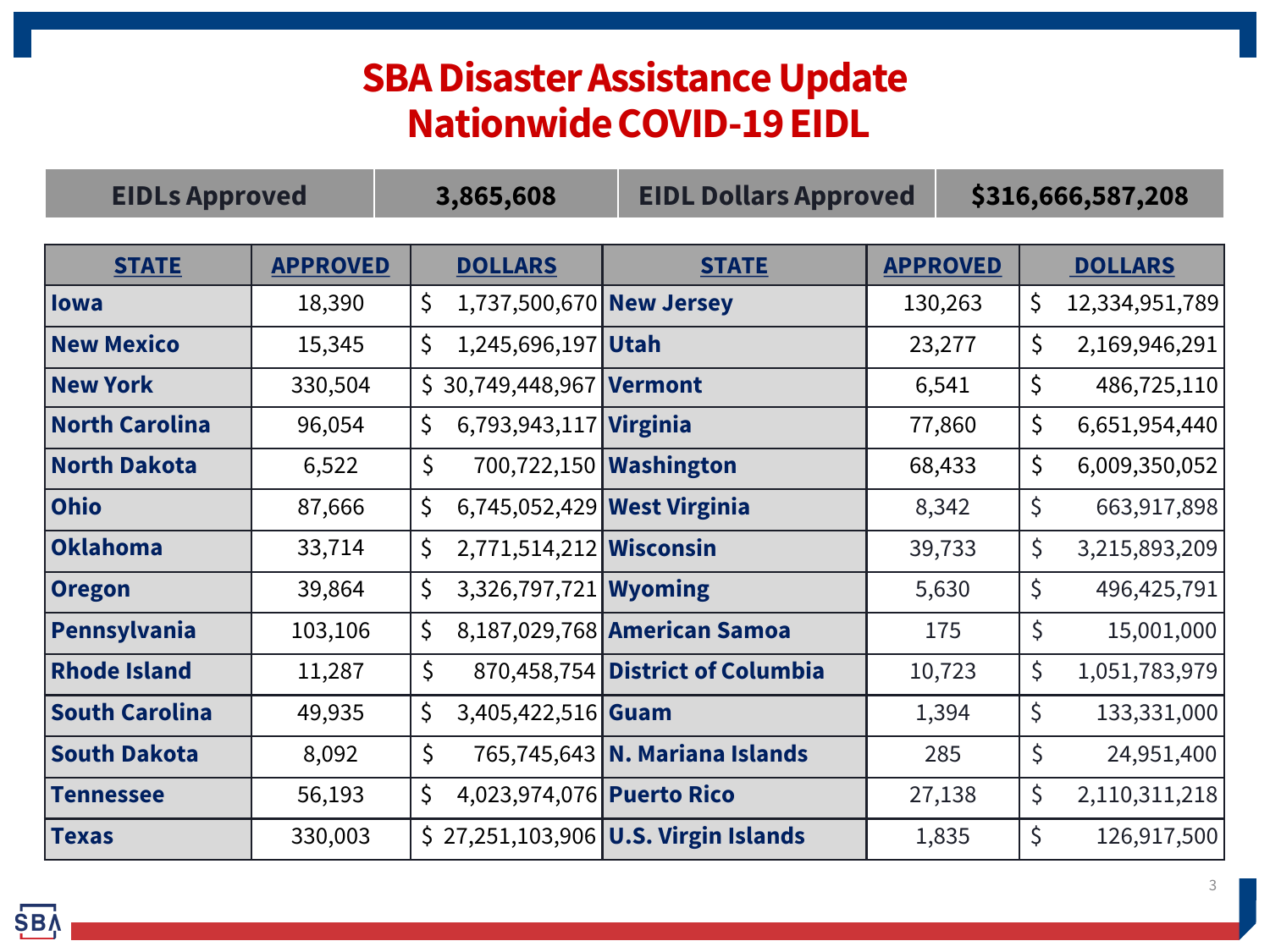## **COVID-19 EIDL Regional Breakdown**

| <b>Region</b>                                                                                                          | <b>EIDLs</b><br><b>Approved</b> | <b>EIDL</b><br><b>Dollars Approved</b> |
|------------------------------------------------------------------------------------------------------------------------|---------------------------------|----------------------------------------|
| <b>Region I</b> - Serving Connecticut, Maine, Massachusetts, New<br>Hampshire, Rhode Island and Vermont                | 142,979                         | \$<br>12,432,284,401                   |
| Region II - Serving New York, New Jersey, Puerto Rico, and<br>The U.S. Virgin Islands                                  | 489,740                         | \$<br>45,321,629,474                   |
| Region III - Serving Delaware, Maryland, Pennsylvania,<br>Virginia, Washington, DC, and West Virginia                  | 281,145                         | \$<br>23,092,786,014                   |
| Region IV - Serving Alabama, Florida, Georgia, Kentucky,<br>Mississippi, North Carolina, South Carolina, and Tennessee | 977,005                         | \$<br>65,571,194,752                   |
| Region V - Serving Illinois, Indiana, Michigan, Minnesota,<br>Ohio, and Wisconsin                                      | 450,728                         | \$<br>35,948,492,455                   |
| Region VI - Serving Arkansas, Louisiana, New Mexico,<br>Oklahoma, and Texas                                            | 471,982                         | \$<br>37,836,970,240                   |
| <b>Region VII</b> - Serving Iowa, Kansas, Missouri, and Nebraska                                                       | 97,734                          | \$<br>8,472,801,802                    |
| Region VIII - Serving Colorado, Montana, North Dakota,<br>South Dakota, Utah, and Wyoming                              | 113,738                         | \$<br>9,992,270,949                    |
| <b>Region IX -</b> Serving American Samoa, Arizona, California,<br>Guam, Hawaii, Nevada, and Northern Mariana Islands  | 711,373                         | \$<br>66,822,592,256                   |
| Region X - Serving Alaska, Idaho, Oregon, and Washington                                                               | 129,184                         | \$<br>11,175,564,865                   |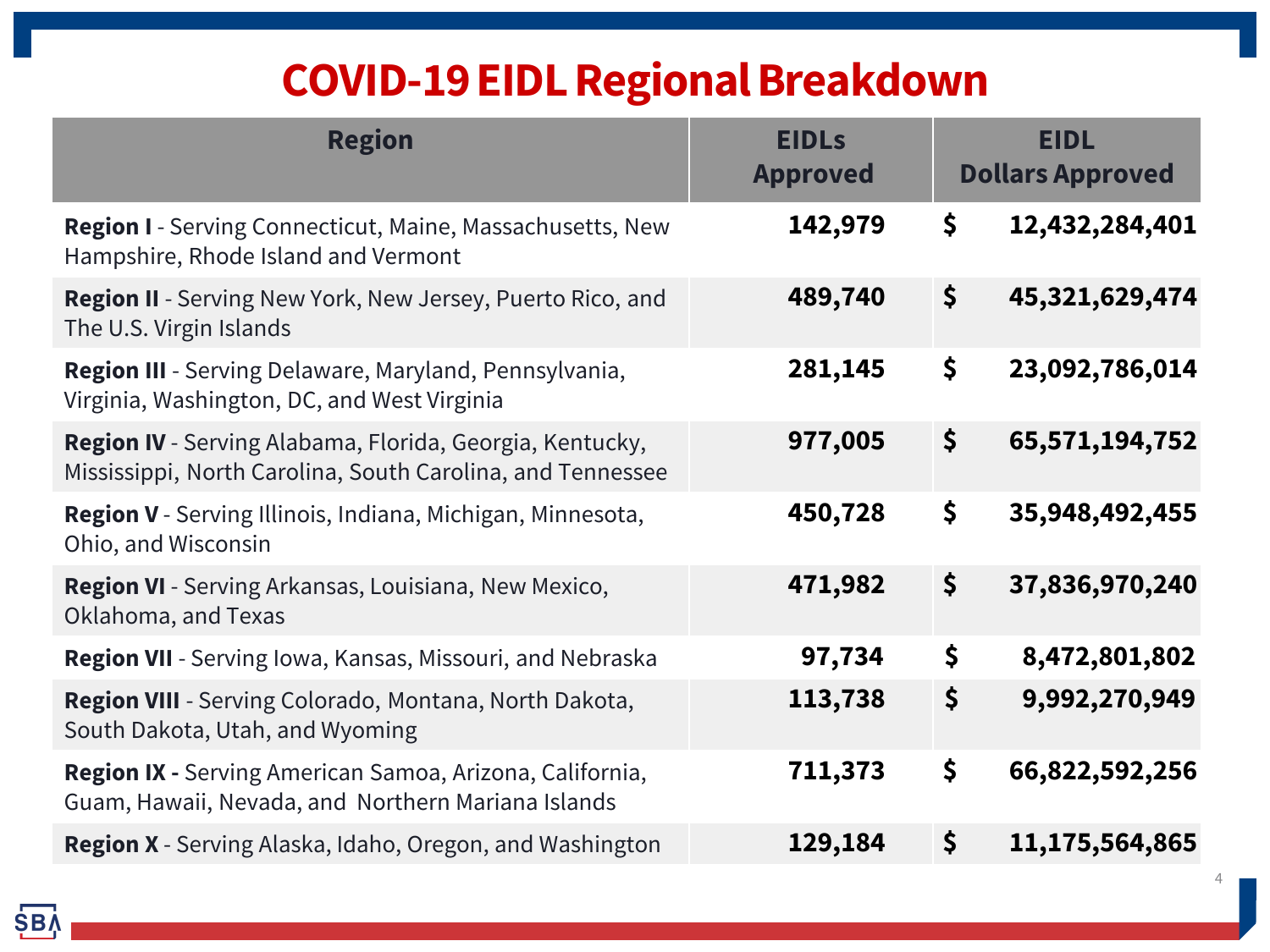## **SBA Disaster Assistance Update Nationwide Targeted EIDL Advance**

| <b>Targeted Advances</b><br><b>Funded</b> |                 |         | 547,576                   | <b>Targeted Advance</b><br><b>Dollars Funded</b> |                 | \$4,771,152,000  |  |  |
|-------------------------------------------|-----------------|---------|---------------------------|--------------------------------------------------|-----------------|------------------|--|--|
| <b>STATE</b>                              | <b>APPROVED</b> |         | <b>DOLLARS</b>            | <b>STATE</b>                                     | <b>APPROVED</b> | <b>DOLLARS</b>   |  |  |
| <b>Alabama</b>                            | 8,220           | $\zeta$ | 72,387,000                | <b>Kansas</b>                                    | 2,363           | \$<br>19,971,000 |  |  |
| <b>Alaska</b>                             | 627             | \$      | 5,363,000                 | <b>Kentucky</b>                                  | 4,056           | 34,664,000<br>\$ |  |  |
| <b>Arkansas</b>                           | 3,515           | \$      | 30,663,000   Louisiana    |                                                  | 12,820          | \$112,449,000    |  |  |
| <b>Arizona</b>                            | 6,380           | \$      | 54,915,000 Maine          |                                                  | 1,110           | \$<br>9,163,000  |  |  |
| <b>California</b>                         | 77,348          | \$      | 664,462,000               | <b>Maryland</b>                                  | 10,687          | \$<br>93,977,000 |  |  |
| <b>Colorado</b>                           | 7,658           | \$      | 65,744,000                | <b>Massachusetts</b>                             | 10,036          | 87,376,000<br>\$ |  |  |
| <b>Connecticut</b>                        | 4,620           | $\zeta$ | 39,705,000                | Michigan                                         | 13,063          | \$113,153,000    |  |  |
| <b>Delaware</b>                           | 1,196           | \$      | 10,478,000                | Minnesota                                        | 7,093           | 61,550,000<br>\$ |  |  |
| <b>Florida</b>                            | 50,946          | \$      | 441,926,000   Mississippi |                                                  | 7,036           | \$<br>62,856,000 |  |  |
| Georgia                                   | 30,309          | \$      | 269,786,000               | Missouri                                         | 6,518           | \$<br>56,506,000 |  |  |
| <b>Hawaii</b>                             | 2,433           | \$      | 20,290,000                | Montana                                          | 1,037           | \$<br>8,620,000  |  |  |
| Idaho                                     | 1,253           | \$      | 10,598,000                | Nebraska                                         | 1,476           | 12,492,000<br>\$ |  |  |
| <b>Illinois</b>                           | 20,634          | \$      | 180,316,000   Nevada      |                                                  | 5,057           | \$<br>44,544,000 |  |  |
| Indiana                                   | 5,793           | $\zeta$ |                           | 49,838,000 New Hampshire                         | 1,207           | \$<br>10,100,000 |  |  |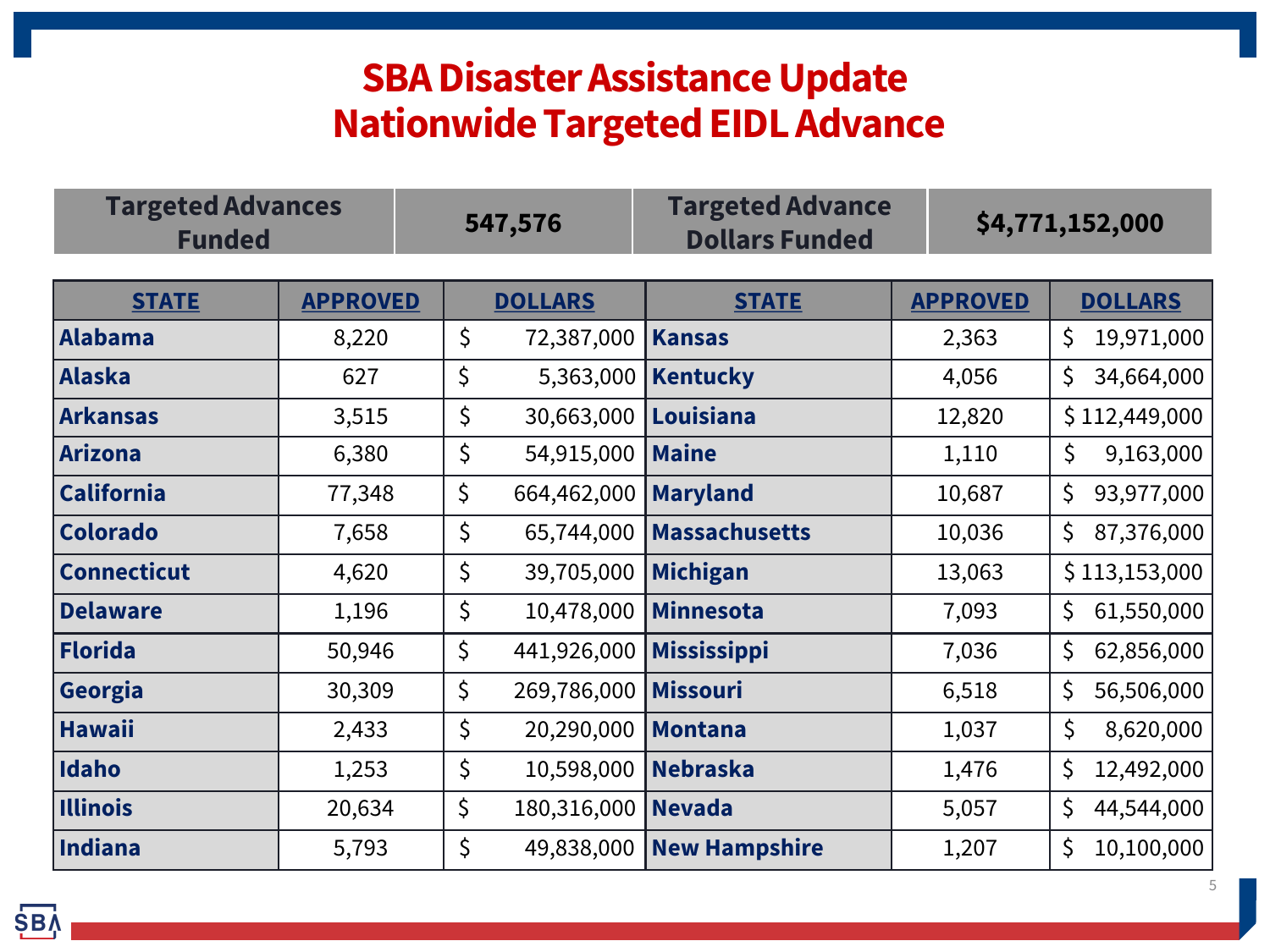## **SBA Disaster Assistance Update Nationwide Targeted EIDL Advance**

| <b>Targeted Advances</b><br><b>Funded</b> | 547,576 | <b>Targeted Advance</b><br>Dollars Funded | \$4,771,152,000 |
|-------------------------------------------|---------|-------------------------------------------|-----------------|
|                                           |         |                                           |                 |

| <b>STATE</b>          | <b>APPROVED</b> | <b>DOLLARS</b>                | <b>STATE</b>                       | <b>APPROVED</b> | <b>DOLLARS</b>         |
|-----------------------|-----------------|-------------------------------|------------------------------------|-----------------|------------------------|
| lowa                  | 1,911           | 16,050,000<br>\$              | <b>New Jersey</b>                  | 18,294          | $\zeta$<br>160,439,000 |
| <b>New Mexico</b>     | 2,384           | 19,934,000   Utah<br>\$.      |                                    | 1,689           | \$<br>14,236,000       |
| <b>New York</b>       | 64,274          | \$575,049,000 <b>Vermont</b>  |                                    | 535             | \$<br>4,354,000        |
| <b>North Carolina</b> | 13,467          | $$117,065,000$ Virginia       |                                    | 12,186          | \$<br>105,603,000      |
| <b>North Dakota</b>   | 428             | $\zeta$                       | 3,574,000   Washington             | 10,812          | \$<br>92,832,000       |
| <b>Ohio</b>           | 13,783          | \$121,766,000   West Virginia |                                    | 1,229           | \$<br>10,215,000       |
| Oklahoma              | 3,902           | 33,428,000 Wisconsin<br>\$.   |                                    | 5,404           | \$<br>46,937,000       |
| <b>Oregon</b>         | 5,183           | 43,553,000<br>\$.             | <b>Wyoming</b>                     | 400             | \$<br>3,460,000        |
| Pennsylvania          | 15,563          |                               | \$135,664,000 American Samoa       | 23              | \$<br>171,000          |
| <b>Rhode Island</b>   | 1,692           | 14,702,000<br>\$.             | <b>District of Columbia</b>        | 1,983           | \$<br>17,954,000       |
| <b>South Carolina</b> | 7,311           | 64,616,000<br>\$.             | Guam                               | 494             | \$<br>4,184,000        |
| <b>South Dakota</b>   | 674             | $\zeta$                       | 5,640,000   N. Mariana Islands     | 107             | $\zeta$<br>869,000     |
| <b>Tennessee</b>      | 8,878           | \$.                           | 78,233,000   Puerto Rico           | 7,474           | \$<br>66,289,000       |
| <b>Texas</b>          | 42,764          |                               | $$368,468,000$ U.S. Virgin Islands | 241             | \$<br>1,975,000        |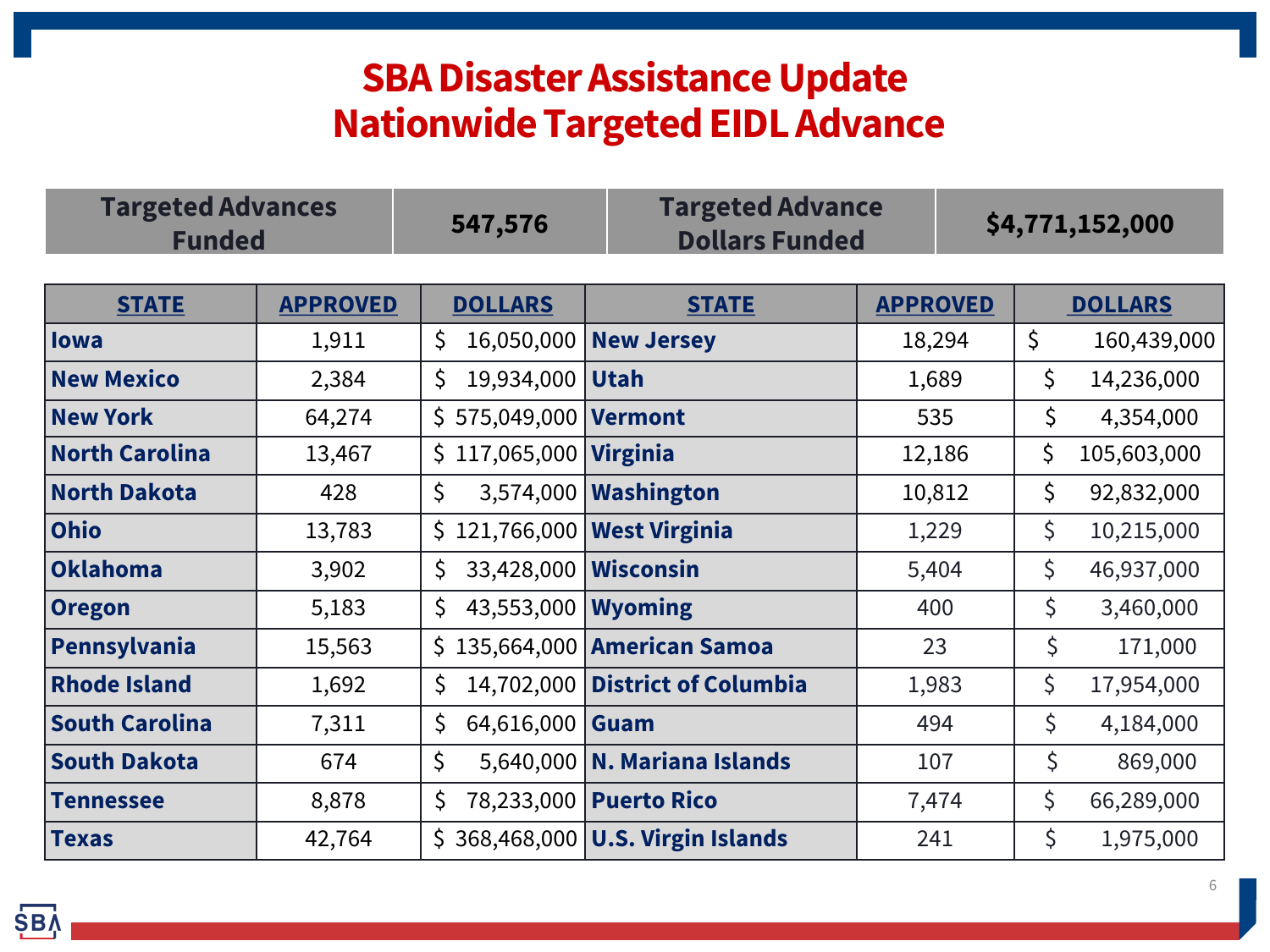## **Targeted EIDL Advance Regional Breakdown**

| <b>Region</b>                                                                                                                           | <b>Targeted</b><br><b>Advances Funded</b> | <b>Targeted Advance</b><br><b>Dollars Funded</b> |               |  |
|-----------------------------------------------------------------------------------------------------------------------------------------|-------------------------------------------|--------------------------------------------------|---------------|--|
| <b>Region I</b> - Serving Connecticut, Maine, Massachusetts,<br>New Hampshire, Rhode Island and Vermont                                 | 19,200                                    | \$                                               | 165,400,000   |  |
| <b>Region II</b> - Serving New York, New Jersey, Puerto Rico,<br>and The U.S. Virgin Islands                                            | 90,283                                    | \$                                               | 803,752,000   |  |
| Region III - Serving Delaware, Maryland, Pennsylvania,<br>Virginia, Washington, DC, and West Virginia                                   | 42,844                                    | \$                                               | 373,891,000   |  |
| <b>Region IV</b> - Serving Alabama, Florida, Georgia, Kentucky,<br>Mississippi, North Carolina, South Carolina, and<br><b>Tennessee</b> | 130,223                                   | $\zeta$                                          | 1,141,533,000 |  |
| Region V - Serving Illinois, Indiana, Michigan, Minnesota,<br>Ohio, and Wisconsin                                                       | 65,770                                    | \$                                               | 573,560,000   |  |
| Region VI - Serving Arkansas, Louisiana, New Mexico,<br>Oklahoma, and Texas                                                             | 65,385                                    | \$                                               | 564,942,000   |  |
| Region VII - Serving Iowa, Kansas, Missouri, and Nebraska                                                                               | 12,268                                    | \$                                               | 105,019,000   |  |
| Region VIII - Serving Colorado, Montana, North Dakota,<br>South Dakota, Utah, and Wyoming                                               | 11,886                                    | \$                                               | 101,274,000   |  |
| Region IX - Serving American Samoa, Arizona, California,<br>Guam, Hawaii, Nevada, and Northern Mariana Islands                          | 91,842                                    | \$                                               | 789,435,000   |  |
| Region X - Serving Alaska, Idaho, Oregon, and Washington                                                                                | 17,875                                    | \$                                               | 152,346,000   |  |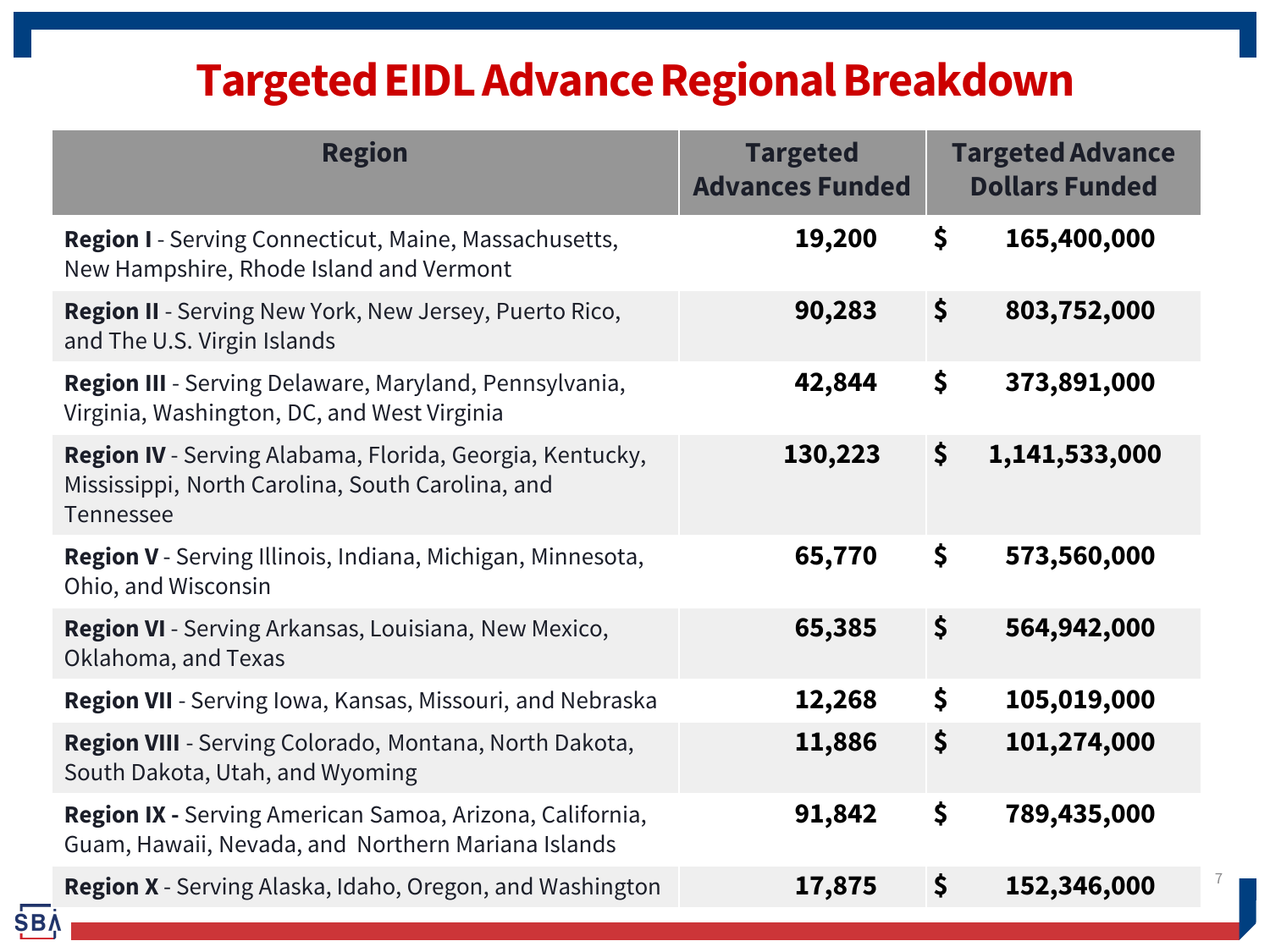## **SBA Disaster Assistance Update Nationwide Supplemental Targeted Advance**

| <b>Supplemental Targeted</b><br><b>Advances Funded</b> |                 |    | 443,354        | <b>Supplemental Targeted</b><br><b>Advance Dollars Funded</b> |        |                 | \$2,216,770,000 |                |  |
|--------------------------------------------------------|-----------------|----|----------------|---------------------------------------------------------------|--------|-----------------|-----------------|----------------|--|
| <b>STATE</b>                                           | <b>APPROVED</b> |    | <b>DOLLARS</b> | <b>STATE</b>                                                  |        | <b>APPROVED</b> |                 | <b>DOLLARS</b> |  |
| Alabama                                                | 6,606           | \$ | 33,030,000     | <b>Kansas</b>                                                 |        | 1,740           |                 | 8,700,000      |  |
| Alaska                                                 | 490             | \$ | 2,450,000      | <b>Kentucky</b>                                               | 3,185  |                 | \$              | 15,925,000     |  |
| Arkansas                                               | 2,728           | \$ | 13,640,000     | Louisiana                                                     | 10,481 |                 | \$              | 52,405,000     |  |
| Arizona                                                | 4,954           | \$ | 24,770,000     | <b>Maine</b>                                                  | 882    |                 | \$              | 4,410,000      |  |
| <b>California</b>                                      | 62,960          | \$ | 314,800,000    | <b>Maryland</b>                                               | 8,811  |                 | \$              | 44,055,000     |  |
| <b>Colorado</b>                                        | 6,098           | \$ | 30,490,000     | <b>Massachusetts</b>                                          | 8,349  |                 | \$              | 41,745,000     |  |
| <b>Connecticut</b>                                     | 3,599           | \$ | 17,995,000     | <b>Michigan</b>                                               | 10,845 |                 | \$              | 54,225,000     |  |
| <b>Delaware</b>                                        | 941             | \$ | 4,705,000      | <b>Minnesota</b>                                              | 5,770  |                 | \$              | 28,850,000     |  |
| Florida                                                | 40,117          | \$ | 200,585,000    | <b>Mississippi</b>                                            | 5,728  |                 | \$.             | 28,640,000     |  |
| Georgia                                                | 24,551          | \$ | 122,755,000    | <b>Missouri</b>                                               | 5,068  |                 | \$              | 25,340,000     |  |
| <b>Hawaii</b>                                          | 2,007           | \$ | 10,035,000     | <b>Montana</b>                                                | 793    |                 | \$              | 3,965,000      |  |
| <b>Idaho</b>                                           | 937             | \$ | 4,685,000      | <b>Nebraska</b>                                               | 1,121  |                 | \$              | 5,605,000      |  |
| <b>Illinois</b>                                        | 17,372          | \$ | 86,860,000     | <b>Nevada</b>                                                 |        | 4,227           |                 | 21,135,000     |  |
| Indiana                                                | 4,603           | \$ | 23,015,000     | <b>New Hampshire</b>                                          | 924    |                 | \$              | 4,620,000      |  |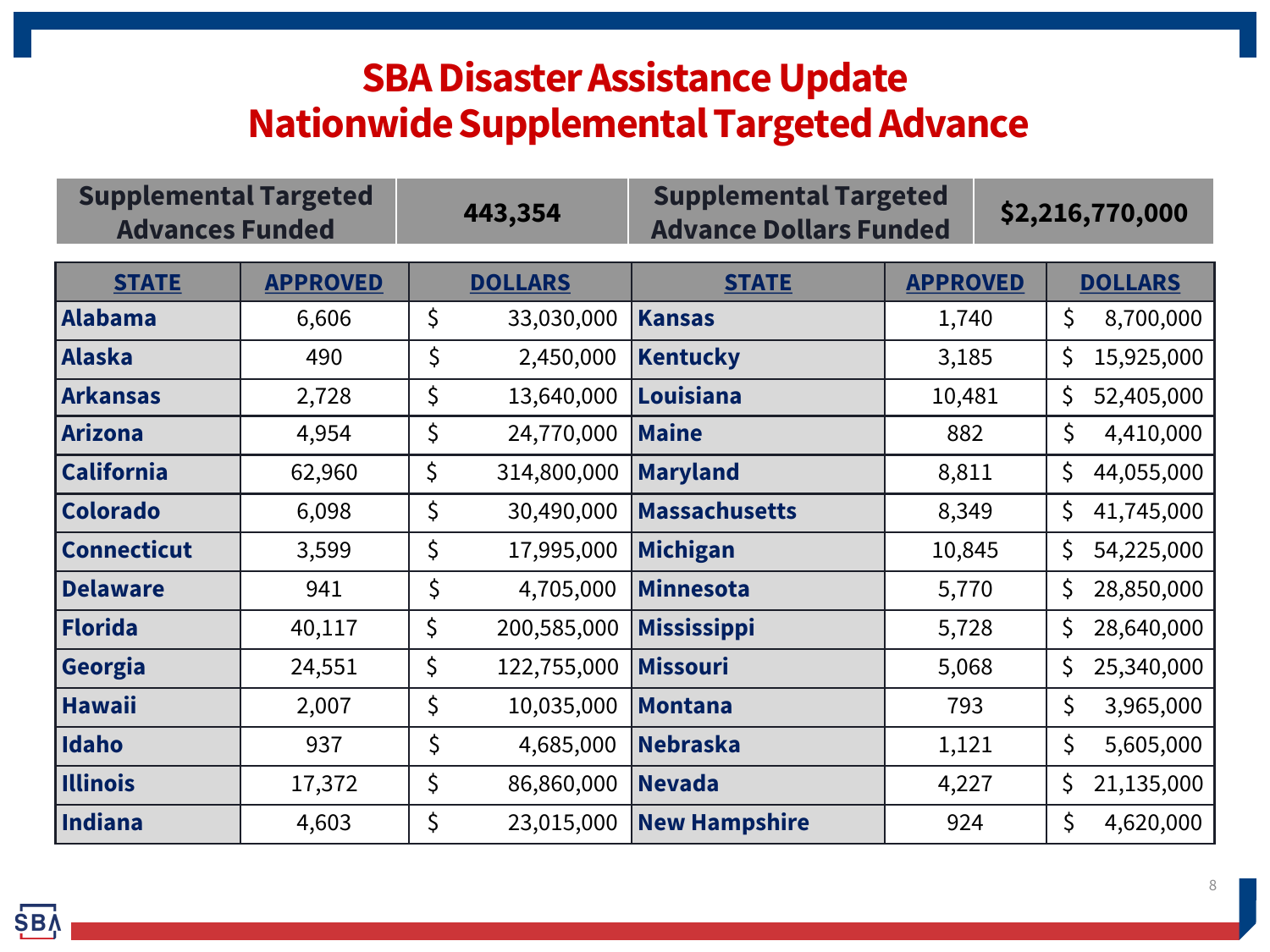## **SBA Disaster Assistance Update Nationwide Supplemental Targeted Advance**

| <b>Supplemental Targeted</b><br><b>Advances Funded</b> |                 | 443,354            | <b>Supplemental Targeted</b><br><b>Advance Dollars Funded</b> |                 | \$2,216,770,000  |
|--------------------------------------------------------|-----------------|--------------------|---------------------------------------------------------------|-----------------|------------------|
| <b>STATE</b>                                           | <b>APPROVED</b> | <b>DOLLARS</b>     | <b>STATE</b>                                                  | <b>APPROVED</b> | <b>DOLLARS</b>   |
| <b>lowa</b>                                            | 1,472           | \$<br>7,360,000    | <b>New Jersey</b>                                             | 14,984          | \$<br>74,920,000 |
| <b>New Mexico</b>                                      | 1,866           | \$<br>9,330,000    | <b>Utah</b>                                                   | 1,281           | 6,405,000<br>\$  |
| <b>New York</b>                                        | 54,942          | 274,710,000<br>\$. | <b>Vermont</b>                                                | 429             | 2,145,000<br>\$  |
| <b>North Carolina</b>                                  | 10,640          | \$<br>53,200,000   | <b>Virginia</b>                                               | 9,807           | \$49,035,000     |
| <b>North Dakota</b>                                    | 309             | \$<br>1,545,000    | <b>Washington</b>                                             | 8,680           | \$43,400,000     |
| <b>Ohio</b>                                            | 11,044          | 55,220,000<br>\$   | <b>West Virginia</b>                                          | 947             | \$<br>4,735,000  |
| <b>Oklahoma</b>                                        | 2,938           | \$<br>14,690,000   | <b>Wisconsin</b>                                              | 4,280           | \$21,400,000     |
| <b>Oregon</b>                                          | 4,085           | 20,425,000<br>\$   | <b>Wyoming</b>                                                | 299             | 1,495,000<br>\$  |
| Pennsylvania                                           | 12,738          | \$<br>63,690,000   | <b>American Samoa</b>                                         | 16              | \$<br>80,000     |
| <b>Rhode Island</b>                                    | 1,367           | \$<br>6,835,000    | <b>District of Columbia</b>                                   | 1,691           | \$<br>8,455,000  |
| <b>South Carolina</b>                                  | 5,833           | \$<br>29,165,000   | Guam                                                          | 395             | \$<br>1,975,000  |
| <b>South Dakota</b>                                    | 494             | \$<br>2,470,000    | <b>N. Mariana Islands</b>                                     | 69              | \$<br>345,000    |
| <b>Tennessee</b>                                       | 7,053           | 35,265,000<br>\$   | <b>Puerto Rico</b>                                            | 5,812           | \$29,060,000     |
| <b>Texas</b>                                           | 33,837          | 169,185,000<br>\$. | <b>U.S. Virgin Islands</b>                                    | 159             | \$<br>795,000    |